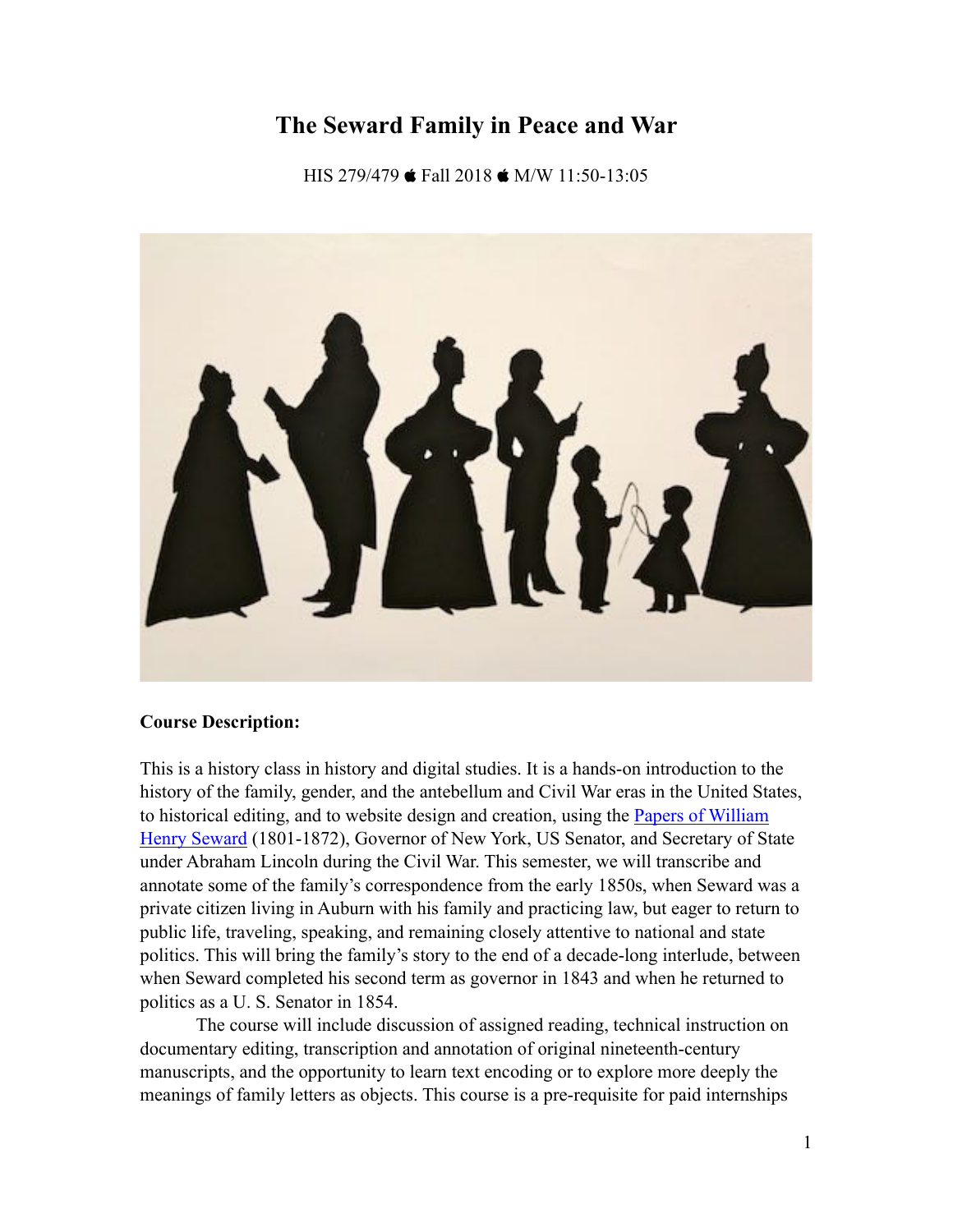working on the Seward family editorial project, and a requirement for a graduate student research fields in historical editing and the history of the family.

## **Resource people for class**:

Professor Thomas Slaughter: 369B Rush Rhees Library; office hours: W 9-10:00 A.M and by appointment. [thomas.slaughter@rochester.edu](mailto:thomas.slaughter@rochester.edu) (585) 273-2799

Camden Burd, TEI lab instructor, TEI and Technology Manager, Seward Family Archive Project. [camden.burd@gmail.com](mailto:camden.burd@gmail.com)

Elizabeth Call, Special Collections Outreach Librarian, Department of Rare Books, Special Collections, and Preservation, River Campus Libraries. [ecall@library.rochester.edu](mailto:ecall@library.rochester.edu) 

Corinna Hill, Special Projects Manager, Seward Family Archive Project. [corinna.hill@rochester.edu](mailto:corinna.hill@rochester.edu) 

Emily Sherwood, Director Digital Scholarship Lab, Technical Director, Seward Family Archive Project. [esherwood@library.rochester.edu](mailto:esherwood@library.rochester.edu) 

# **Evaluation:**

| 10% attendance, preparation, and participation in discussions of reading          |
|-----------------------------------------------------------------------------------|
| assignments. [2% of course grade deducted for each unexcused absence.]            |
| 10% attendance, preparation, and participation in computer labs. [2% of course]   |
| grade deducted for each absence.]                                                 |
| 25% productivity and accuracy in transcriptions of manuscripts. (base $=$ 40-50   |
| pages transcribed and annotated; 40-50 pages markup).                             |
| 25% completeness and accuracy in annotation of manuscripts. (base $=$ 40-50 pages |
| transcribed and annotated; 40-50 pages markup).                                   |
| 30% essays (three short essays—approximately 5 pages each—based on research       |

assignments in the sewardproject.org website.

Students are also responsible for transcribing and annotating approximately 40-50 pages of manuscript letters on the schedule included in the syllabus, and for the markup (TEI) of 40-50 pages. **The final revisions of all transcriptions, annotations, and essays must be submitted by December 12.**

**Books:** The required reading for the course includes: [\*available for purchase in bookstore]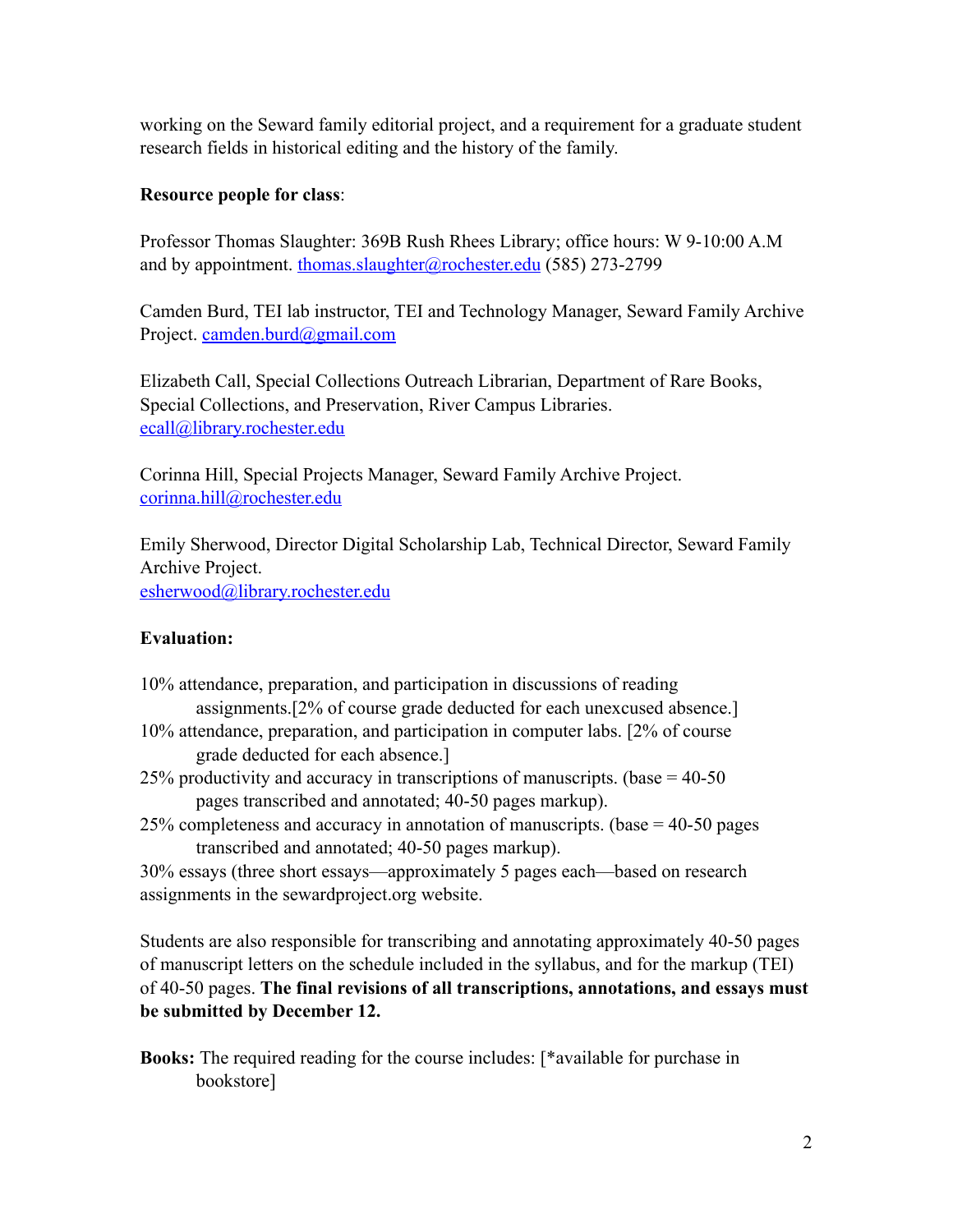George E. Baker, ed., *Works of William H. Seward*, vol. 1 (Boston: Houghton, Mifflin and Company, 1884). [https://babel.hathitrust.org/cgi/pt?](https://babel.hathitrust.org/cgi/pt?id=uc1.b3025542;view=1up;seq=1) [id=uc1.b3025542;view=1up;seq=1](https://babel.hathitrust.org/cgi/pt?id=uc1.b3025542;view=1up;seq=1)

\*Deborah Lutz, *The Brontë Cabinet: Three Lives in Nine Objects* (NY, 2015). \*Margaret Leech, *Reveille in Washington, 1860-1865* (NY: Harper and Brothers, 1941; NYRB, 2011).

\*Phyllis Rose, *Parallel Lives: Five Victorian Marriages* (NY: Random House, 1983).

William Henry Seward and Frederick Seward, *Autobiography of William H. Seward 1846-1861* (NY: Derby and Miller, 1891). [https://babel.hathitrust.org/cgi/pt?](https://babel.hathitrust.org/cgi/pt?id=mdp.39015012992551;view=1up;seq=9)  $id = mdp.39015012992551;$  view =  $rup; seq = 9$ 

\*Lyndall Gordon, *Lives Like Loaded Guns: Emily Dickinson and Her Family's Feuds*  (NY: Viking, 2010).

#### **Syllabus:**

August 29: Introduction; penmanship practice.

- September 5: Meet in Seward Room, RBSCP; registration and introduction to use of manuscripts. Introduction to website, tools, transcription; small groups work on one paper letter.
- \*Read before class and be prepared to discuss in class website guidelines for transcription and annotation. sewardproject.org

September 10:

- \*Read before class and be prepared to discuss in class Baker, ed. *Works*, "Memoir," xiii-xc.
- \*Transcription and annotation of letters 1-2 from your file due (in Box) before class.

September 12:

\*Discuss Seward, *Autobiography*, chapters 1-10 (1846-1848). Also read before class and discuss in class Wikipedia articles on William Henry Seward, Frances Seward, Fanny Seward, Augustus H. Seward. Frederick Seward, and William H. Seward, Jr.

September 17:

\*Discuss Seward, *Autobiography*, chapters 11-22 (1849-1851).

\*Discuss Baker, ed., *Works*, pages 409-515, "Defence of William Freeman" and "Fugitive Slaves."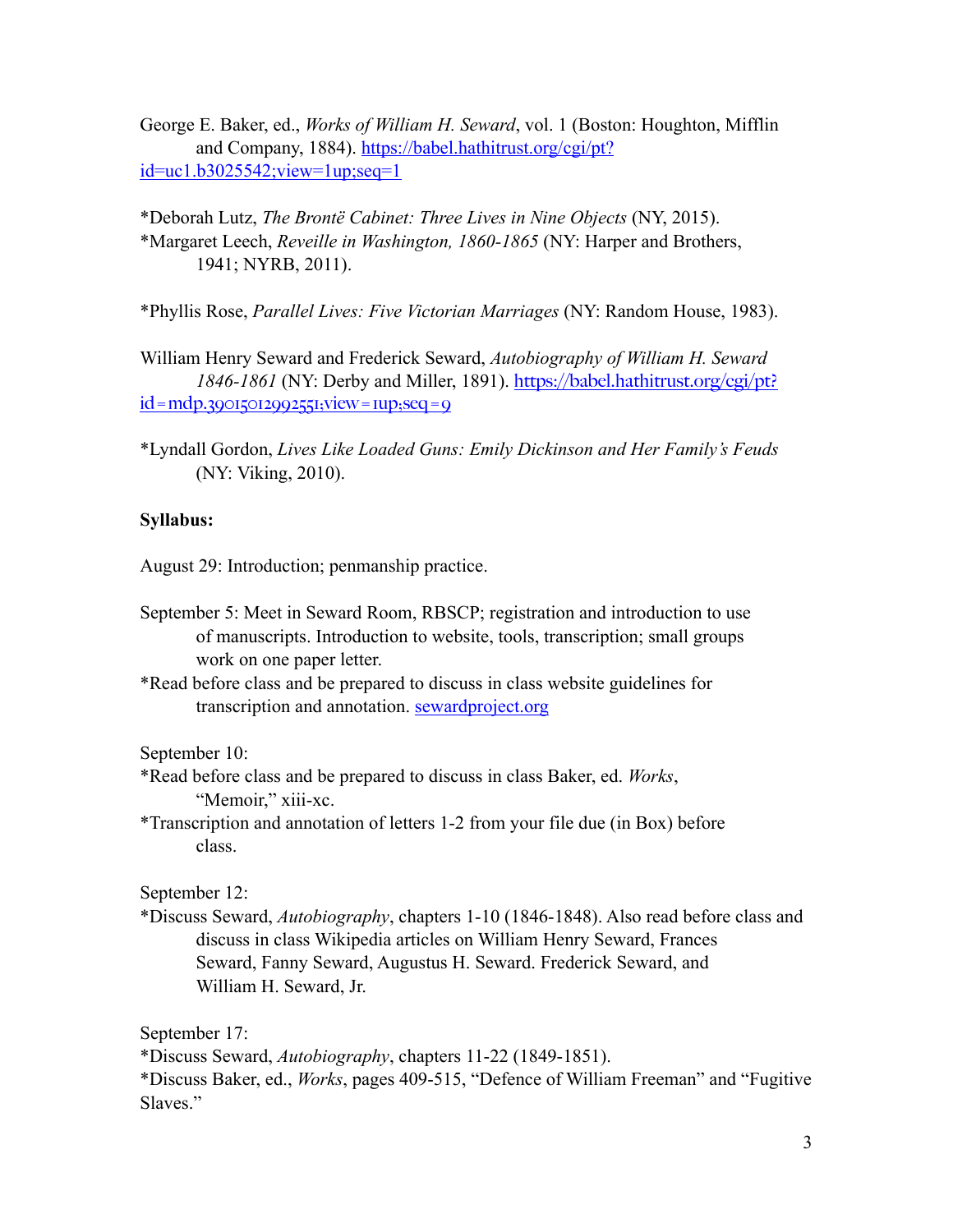\*Letters 1-2 returned (in Box).

September 19: \*Discuss Seward, *Autobiography*, chapters 23-31 (1851/52-1855), pages 173-244. \*Revisions of letters 1-2 due (in Box).

September 24: \*Discuss Phyllis Rose, *Parallel Lives*, pages 5-140. \*Letters 3-4 due (in Box).

September 26: \*Letters 3-4 returned (in Box). \*Discuss Rose, *Parallel Lives*, pages 141-270.

October 1: \*Revisions of Letters 3-4 due (in Box). \*Discuss Gordon, *Lives Like Loaded Guns*, pages 3-113 (chapters 1-4).

October 3: NO CLASS. \*Letters 5-6 due (in Box).

## **October 5: field trip to Seward House Museum on Friday, October 5. Meet at Library Road entrance to RR Library at 9:00 A.M. Return to campus by 4:00 P.M.**

October 8: NO CLASS. \*Letters 5-6 returned (in Box).

October 10: \*Revisions of letters 5-6 due (in Box). \*Discuss Gordon, *Lives Like Loaded Guns*, pages 114-196 (chapters 5-8).

October 15: fall break.

October 17: \*Letters 7-8 due (in Box). \*Discuss Gordon, *Lives Like Loaded Guns*, pages 197-298 (chapters 9-12).

October 22: \*Discuss Gordon, *Lives Like Loaded Guns*, pages 299-405 (chapters 13-17 and conclusion).

**\*First essay due.**  \*Letters 7-8 returned (in Box).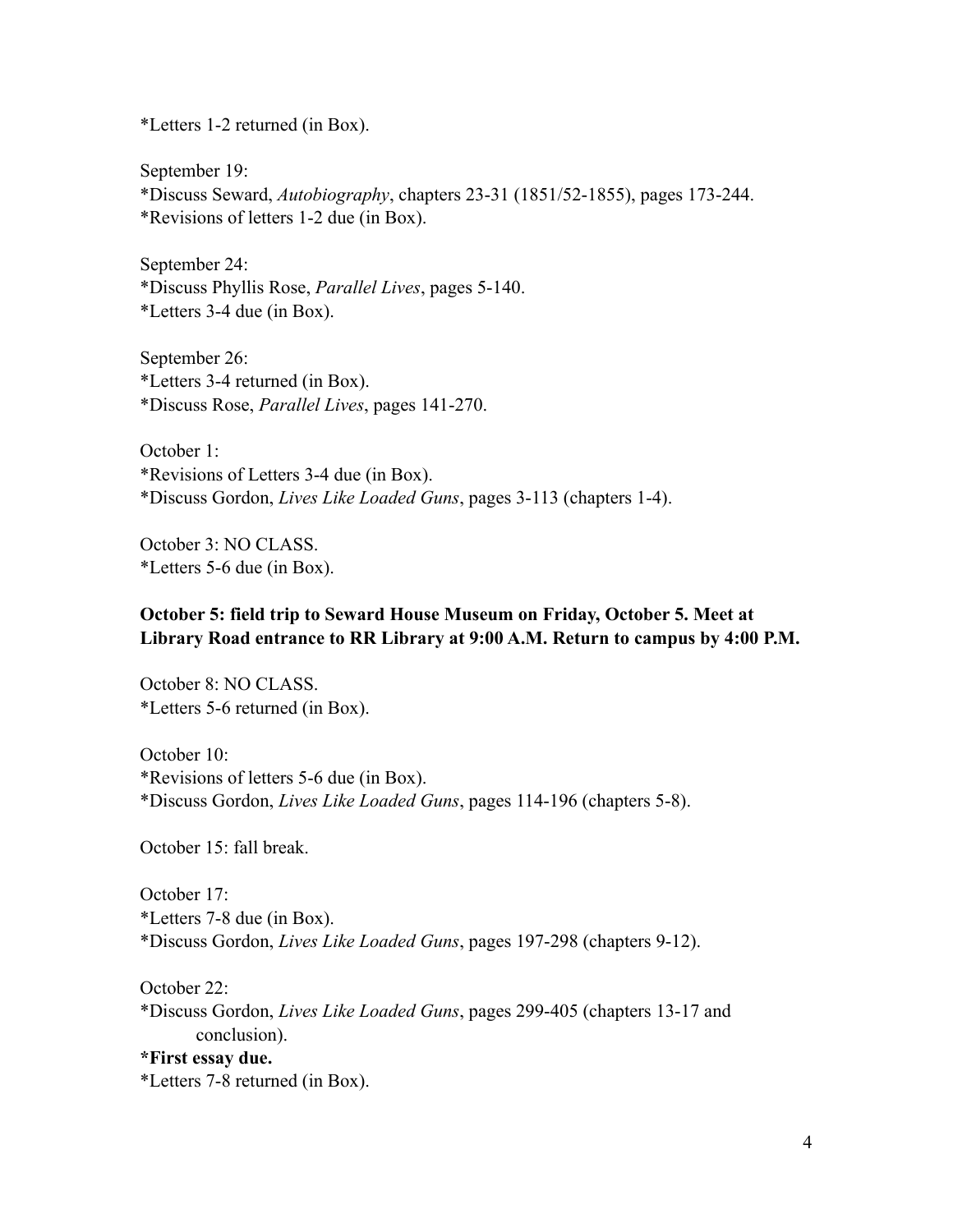October 24:

\*Discuss letters about the illness and death of the Sewards' baby that you find on the sewardproject.org website (fall 1836-spring 1837).

\*Discuss Leech, *Reveille in Washington*, chapters 1-5.

October 29:

\*Discuss Leech, *Reveille in Washington*, chapters 6-10.

\*Revisions of letters 7-8 due (in Box).

\*Discuss the Seward family's life in 1860 based on what you find on the

sewardproject.org

website.

October 31:

\*Letters 9-10 due (in Box).

\*Discuss the Seward family's experience in Washington, D. C. in 1861 based on what you find on the sewardproject.org website.

\*Discuss Lutz, *Brontë Cabinet*, chapters 1-3.

November 5:

\*Discuss letters between Frances M. Seward and her sister, Lazette Miller Worden, that you find on the sewardproject.org website (compare the earliest one you find to one you find for the year 1842 and a third one from the 1860s).

\*Letters 9-10 returned (in Box).

\*Discuss Lutz, *Brontë Cabinet*, chapters 4-6.

November 7: \*Revisions of letters 9-10 due (in Box). \*Discuss Lutz, *Brontë Cabinet*, chapters 7-9.

November 12: The letter as object; class meets in Seward Room, RBSCP. **\*Second essay due.** 

November 14: NO CLASS.

**November 16: CLASS TRIP to Stone-Tolan House and Buckland Farmhouse in Brighton, NY. Leave from Library Road entrance to RRL at 9:00 A.M.; will return before noon.** 

November 19: NO CLASS.

November 21: The letter as object; class meets in Seward Room, RBSCP.

November 23: NO CLASS.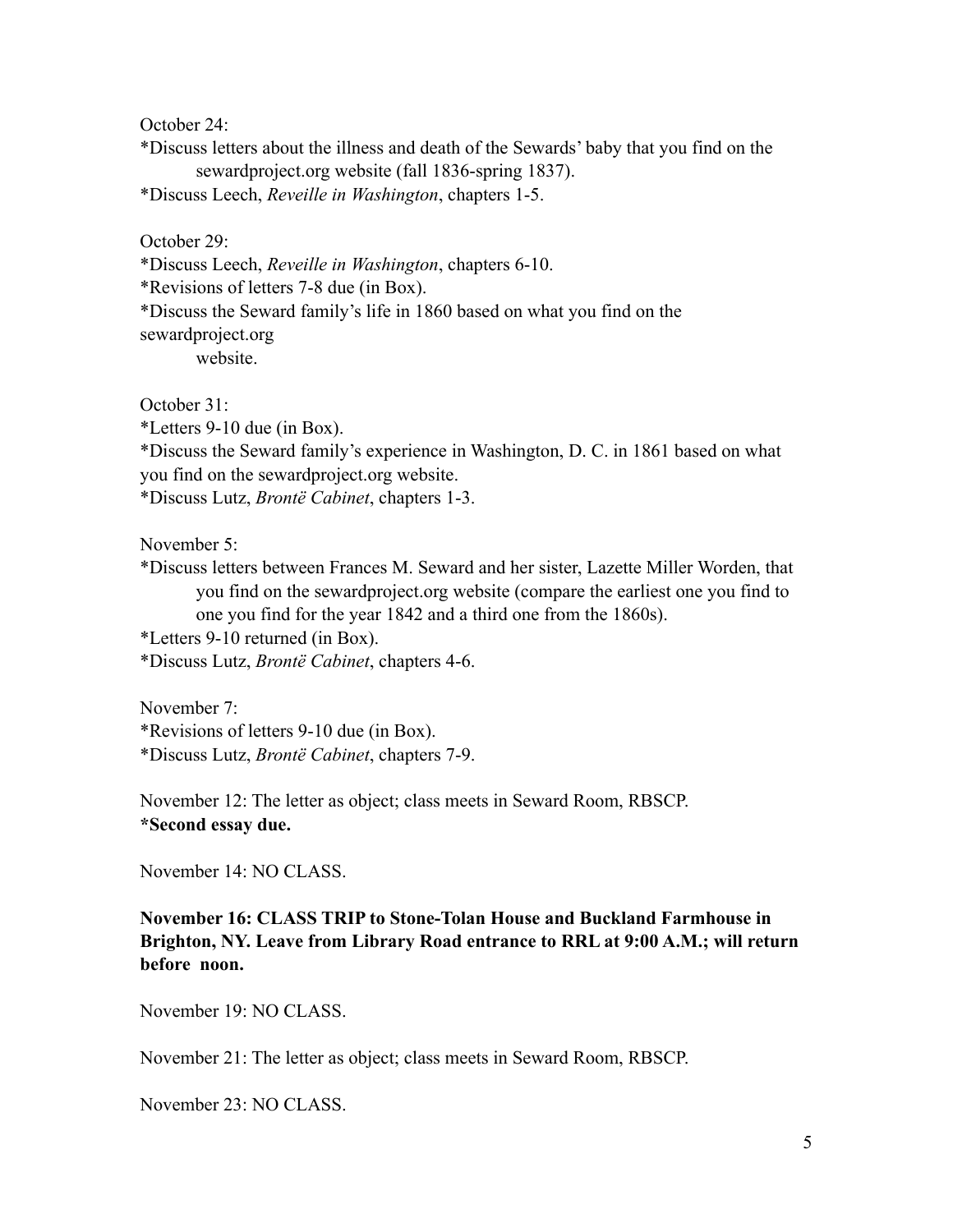November 28: \*Discuss the experience of the Seward family in Washington, D. C. from March 1865- June 1865 based on what is on the sewardproject.org website. \*Discuss Leech, *Reveille in Washington*, chapters 11-15.

November 30: \*Discuss Leech, *Reveille in Washington*, chapters 16-19. **\*Third essay due.** 

December 5: \*Discuss third essays.

December 7: NO CLASS; work on revisions of third essays. Talk to me if you need help.

December 12: \*Final version of third essays due and all ten letters due before class.